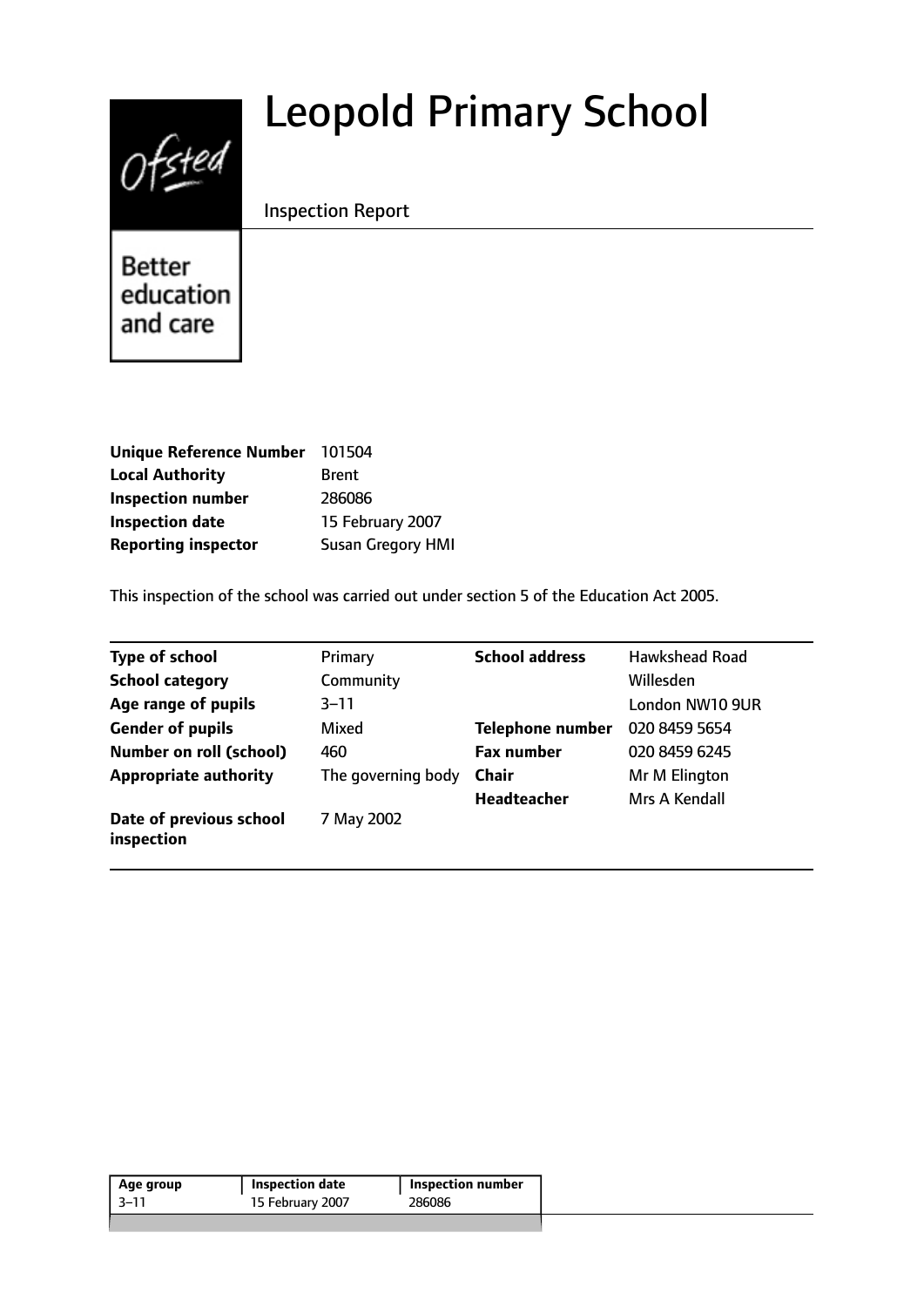© Crown copyright 2007

Website: www.ofsted.gov.uk

This document may be reproduced in whole or in part for non-commercial educational purposes, provided that the information quoted is reproduced without adaptation and the source and date of publication are stated.

Further copies of this report are obtainable from the school. Under the Education Act 2005, the school must provide a copy of this report free of charge to certain categories of people. A charge not exceeding the full cost of reproduction may be made for any other copies supplied.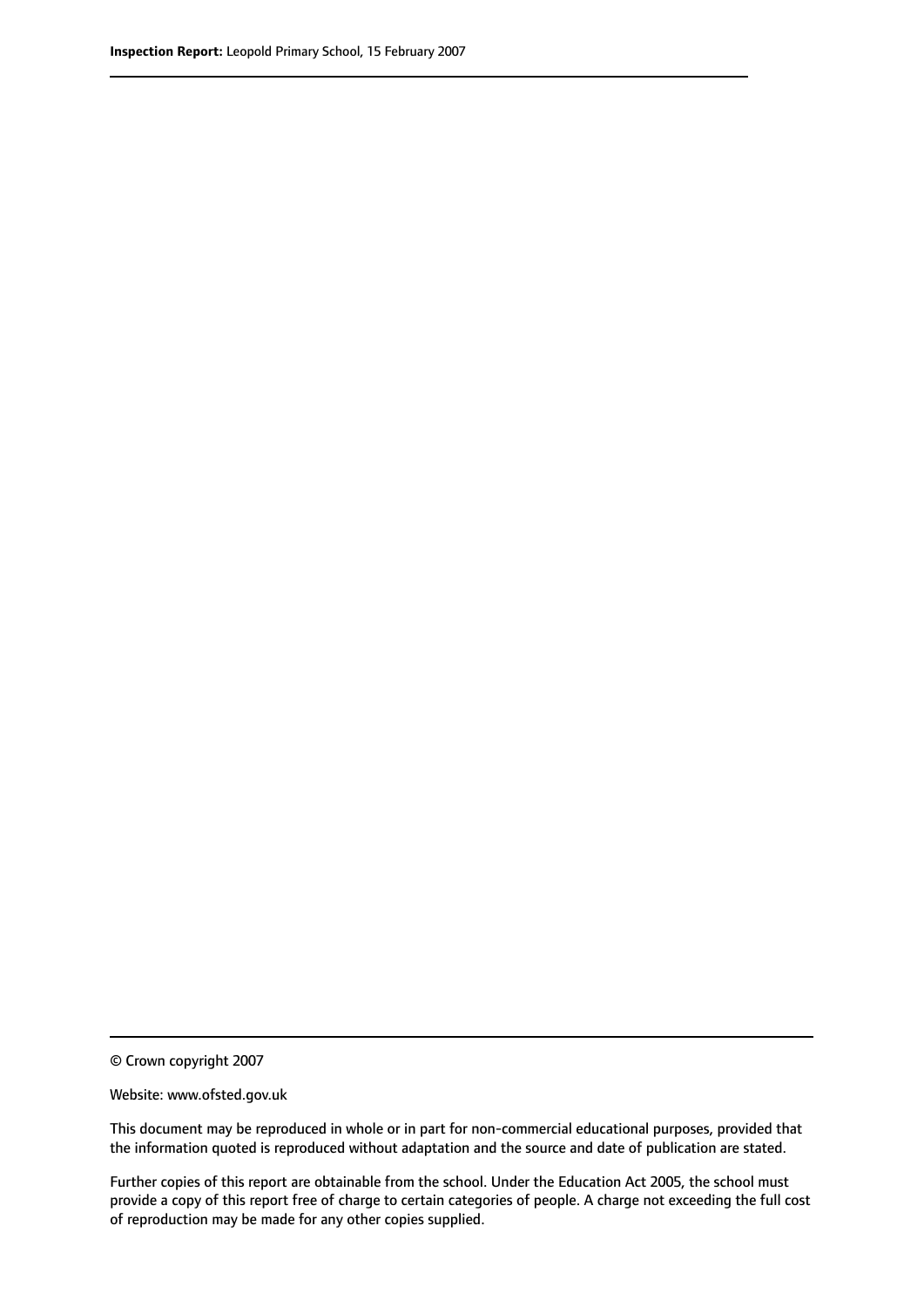# **Introduction**

The inspection was carried out by one of Her Majesty's Inspectors of Schools. While at the school, the inspector spoke to pupils, parents, staff and governors, observed lessons and looked at pupils' work. She also examined the school's data, records and other documents. More than 270 parents responded to the questionnaire distributed just before the inspection. Parents value strongly the way in which all children are helped to develop positive aspirations, and, high moral and social values.

#### **Description of the school**

The school is culturally diverse. Almost all of the pupils represent minority ethnic groups; the largest groups represented are of Caribbean and Black African heritage. Thirty-one languages are spoken and after English, Yoruba, Arabic and Urdu are the main languages. About one quarter of pupils is at the early stages of learning English. Around 70% of pupils follow the Christian faith; the next largest faith group is Muslim, followed by Hindu. The proportion of pupils entitled to free school meals is average, and the number of pupils who arrive at or leave the school at other than the expected times is low.

Until recently the majority of children entered the school at the expected levels; more recently, they have entered with levels of language that are below national expectations. About 16% of pupils have learning difficulties and disabilities (LDD), including four that have a statement of special educational needs (SEN). There are two children who are looked after by a local authority.

The school offers after school care - Leopold Primary School After School Club. The provision was inspected by Ofsted at the same time as the school and judged to be good. The school has achieved a 'Sportsmark', 'School Achievement Awards' in 1999/2000, 2001/2002, has 'Investors in People' status and is working towards the Healthy Schools Award.

#### **Key for inspection grades**

| Grade 1 | Outstanding  |
|---------|--------------|
| Grade 2 | Good         |
| Grade 3 | Satisfactory |
| Grade 4 | Inadequate   |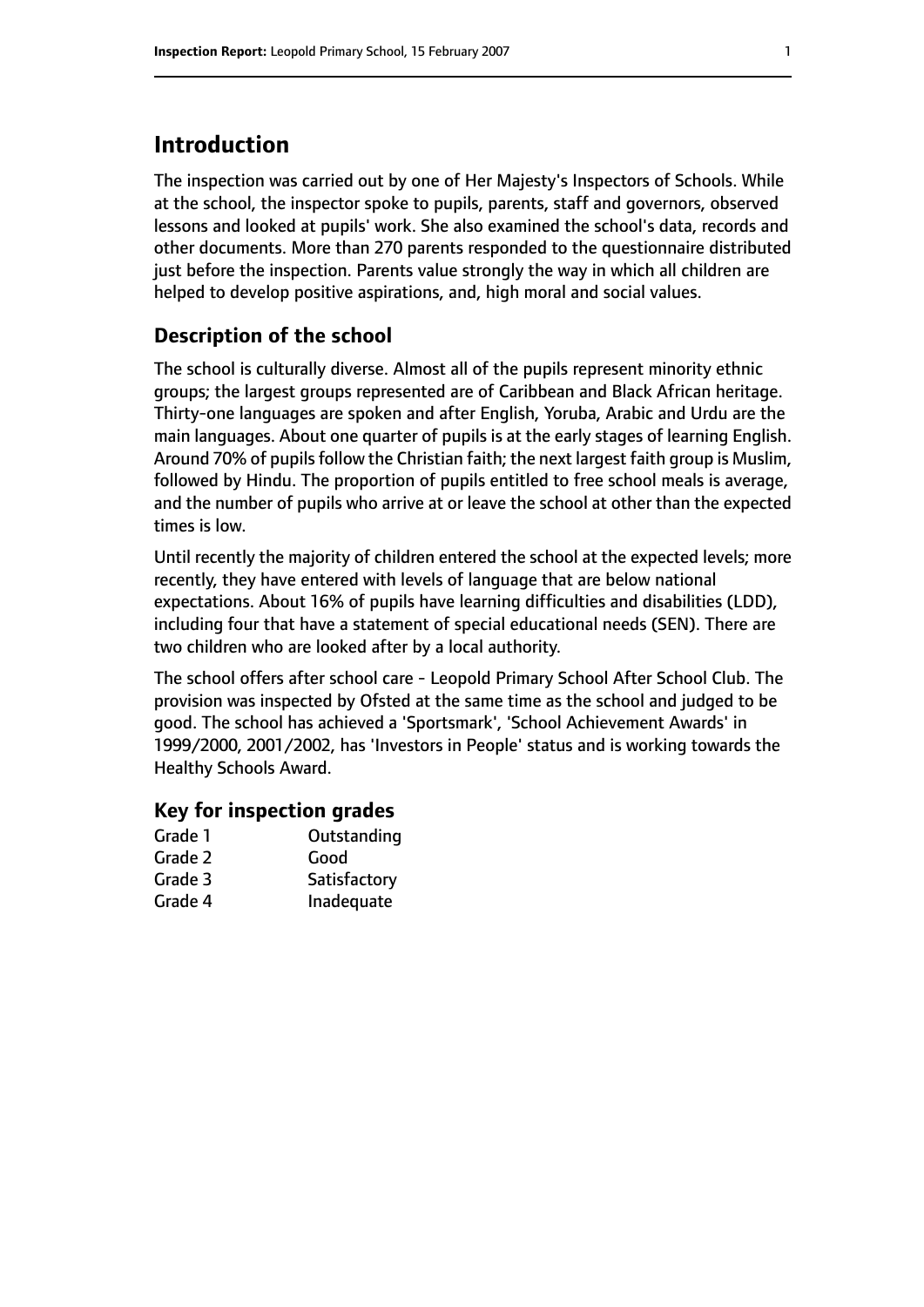# **Overall effectiveness of the school**

#### **Grade: 2**

Leopold Primary School rightly judges itself to be a good school with outstanding features. The staff, parents and governors accurately describe it as an inclusive school which provides a 'safe, secure and harmonious family network in which every child counts'. Children and adults work successfully together to promote racial tolerance and a genuine respect for each other's cultural and religious differences. The overwhelmingly positive response from parents demonstrates the excellent partnership between them and the school.

A great deal has been achieved since the school's last inspection and there are several factors that have contributed to this. Under the inspirational leadership of the headteacher there has been a relentless drive to: maintain high standards in the core subjects, English, mathematics and science; improve teaching and learning and; develop the curriculum which was unsatisfactory in the last inspection. The headteacher and deputy have led from the front, accurately identifying what needs to be done and taking prompt action. Crucially, middle managers have been appointed to important curriculum posts; they are developing their roles well and becoming increasingly confident about tackling areas for further improvement. Staff are well-supported to provide interesting and relevant lessons and they work hard to ensure that they know their pupils' needs well. Staff and governors have devised robust monitoring procedures to track pupils' progress and the quality of the school's provision.

The impact of all this is clear because pupils reach high standards in the core subjects, and these compare very well to the national picture. No groups of pupils underachieve, and almost all achieve well in the core subjects, including those that speak English as an additional language, those that have learning difficulties, and Caribbean and Black African pupils, particularly boys; this is a real strength of the school's work. Children in the Foundation Stage get off to a good start and progress well because the provision has come on in leaps and bounds. In Years 1 to 6 there is now an enriched and interesting curriculum which has good links between all subjects. The school is aware though, that it still needs to keep an eye on the structure of the curriculum because the allocation of time for English in some classes reduces a little of the time for subjects like history and geography.

Other factors in this picture are that teaching has improved from being satisfactory to good. Pupils' behaviour was identified as a concern in the last inspection but is now also good because of the impressive way in which staff manage pupils. Adults have high expectations of pupils' behaviour and by providing a consistent approach to behaviour management they command respect, tolerance and good manners. Pupils get on very well with each other, love coming to school and feel that they can report any concerns to staff, confident in the knowledge that they will be dealt with effectively.

The steady pace of sustained improvements and the high standards in core subjects, reflect the school's good value for money and an outstanding capacity to continue to move forward.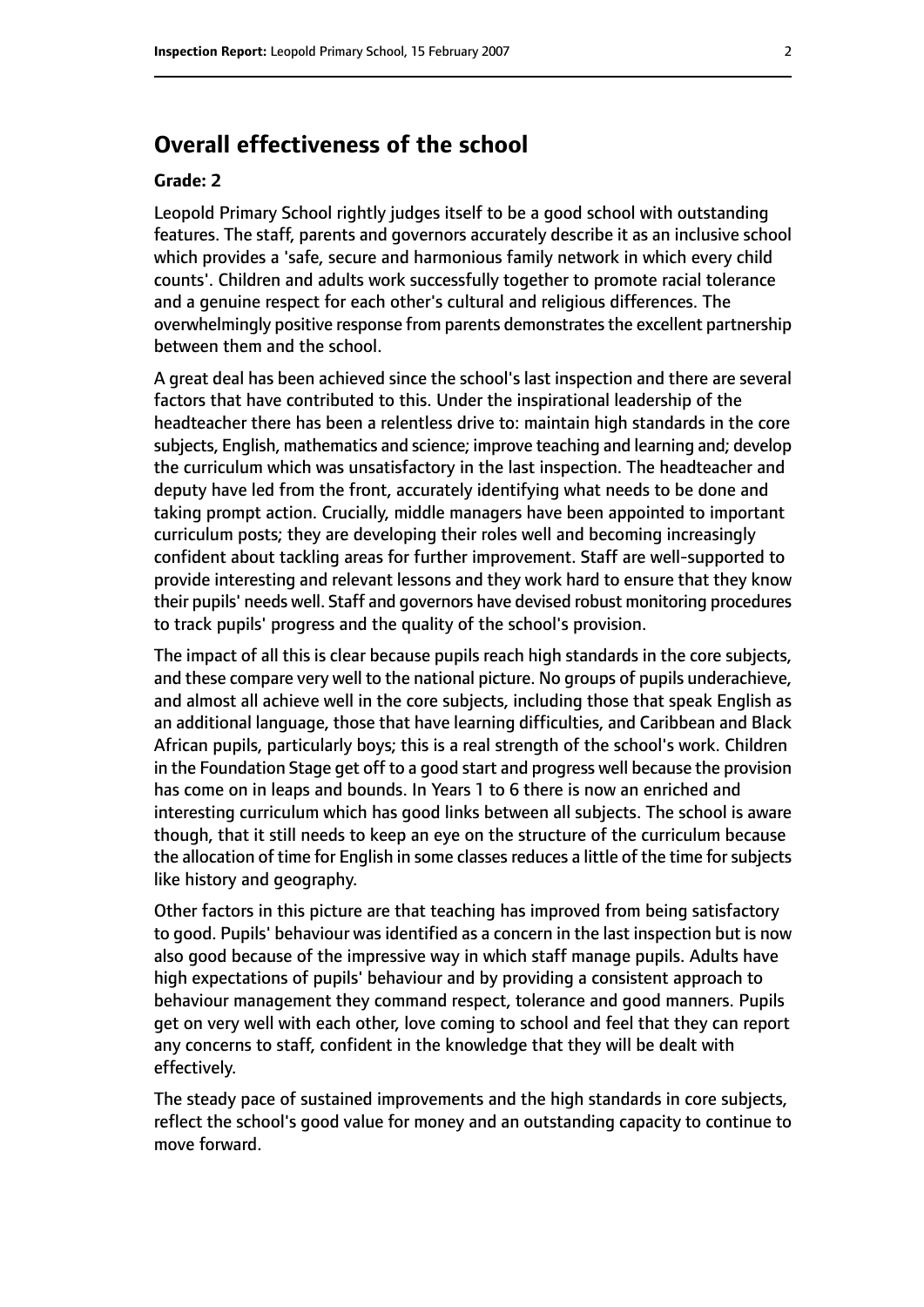#### **What the school should do to improve further**

• Ensure that there is a similar allocation of time for subjects across year groups so that standards in all subjects are as high as they are in English, mathematics and science.

# **Achievement and standards**

#### **Grade: 2**

Achievement and standards are good. Almost all pupils make good progress, and by the time they leave, make outstanding progress in mathematics and reading from broadly average starting points.

Children in the Foundation Stage make good gains, especially in their language skills, early literacy and numeracy, knowledge and understanding of the world and physical development. By the time they move into Year 1, the majority are exceeding national expectations in these areas. Pupils continue to progress well in Years 1 to 6, and over a number of years test results have shown that standards in core subjects are significantly above the national averages. There is no difference in the achievement of minority ethnic groups, and Caribbean and Black African pupils do especially well. A very slight drop in standards in core subjects in recent times reflects the increasing numbers of older pupils that arrive new to the school.

Pupils' targets set for national tests in 2007 and 2008 are challenging but realistic. They reflect the school's robust monitoring and assessment procedures and pupils are well on track to achieve them. Subjects other than the core were not inspected, but there is an impressive range of design and technology (Dand;T) work. This is in stark contrast to the last inspection, when standards in Dand;T were unsatisfactory.

# **Personal development and well-being**

#### **Grade: 1**

Pupils' personal development and well-being are outstanding. Pupils enjoy learning and take tremendous pride in their school and as a result, their attendance is high. Their punctuality has improved too because parents are actively encouraged by staff and governors to ensure that their children are not late.

From the time they join the school pupils learn to adopt the school's strong values and high expectations. They want to do well, and are eager to become prefects and good role models for younger pupils. They develop their outstanding moral and social skills from the good example set by the staff and other adults, including well-respected members of the community like members of parliament and famous athletes. Pupils' outstanding spiritual development is underpinned by excellent opportunities to share their thoughts and feelings in assemblies. Their cultural development is superb too, because adults make the most of the richness of their heritages and have built links with 'twinned' schools in Soweto and Guyana.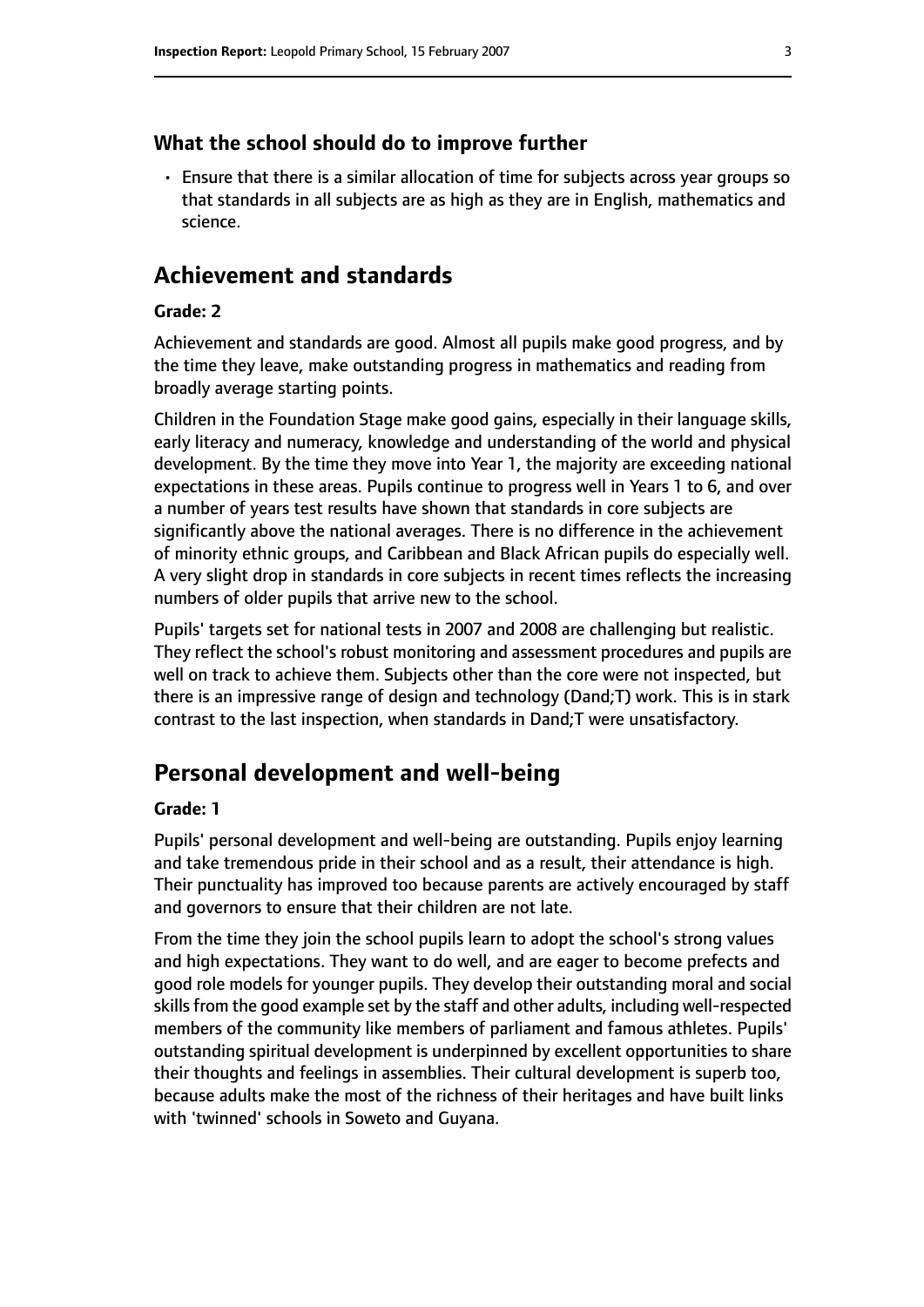Pupils' growing ability to adopt healthy life styles is outstanding. Staff and parents have worked hard to encourage them to eat healthy packed lunches and snacks and, to provide a wide range of physical and sporting activities. From the youngest age, children develop their physical skills well in an easily accessible and well-resourced outside area.

Pupils make an excellent contribution to the well-being of others and have a strong 'voice' through the School Council. During the inspection, they showed they were business-like and mature as they made decisions about keeping the local environment clean by raising money to buy litter bins. The high standards of pupils' basic skills and their excellent grounding for further stages of their education lead to five or six pupils successfully gaining secondary school scholarships each year.

# **Quality of provision**

#### **Teaching and learning**

#### **Grade: 2**

Teaching and learning are good. Some teaching is outstanding. The headteacher, deputy and staff have created a positive learning culture in which relationships between pupils and adults flourish. Consequently, pupils have excellent attitudes to learning and are confident that lessons and activities like sports coaching and French will be fun. Teachers in all year groups know their pupils' needs very well and use this information effectively to plan the next steps in their learning. Teaching assistants work hard to support pupils' learning although the quality of their work is variable. The school is addressing this.

Staff are confident in their teaching because they share a consistent approach to lesson structure and class organisation. They have good subject knowledge and expertise and regularly evaluate the quality of their practice and its impact on learning with the headteacher and deputy. Lessons have good pace and teachers set tasks that generally 'stretch' and motivate pupils well. They ask questions too, that challenge their pupils' knowledge and understanding, although occasionally there are missed opportunities for pupils to engage more actively in their learning by asking questions themselves. Teachers rigorously track pupils' progress and their marking is supportive but does not always provide pupils with advice about how to improve their work. This is an aspect of teaching that the school is tackling.

#### **Curriculum and other activities**

#### **Grade: 2**

The curriculum is good and shows considerable improvement. It is now broad and gives pupils good opportunities to develop their English and mathematical thinking across the range of subjects. For example, in a geography lesson, Year 2 pupils' well developed reading skills enabled them to make very good use of atlases and a map. Pupils benefit from a rich variety of regular and interesting activities; for instance, the whole school has been asked to engage in a national writing project and pupils have relished the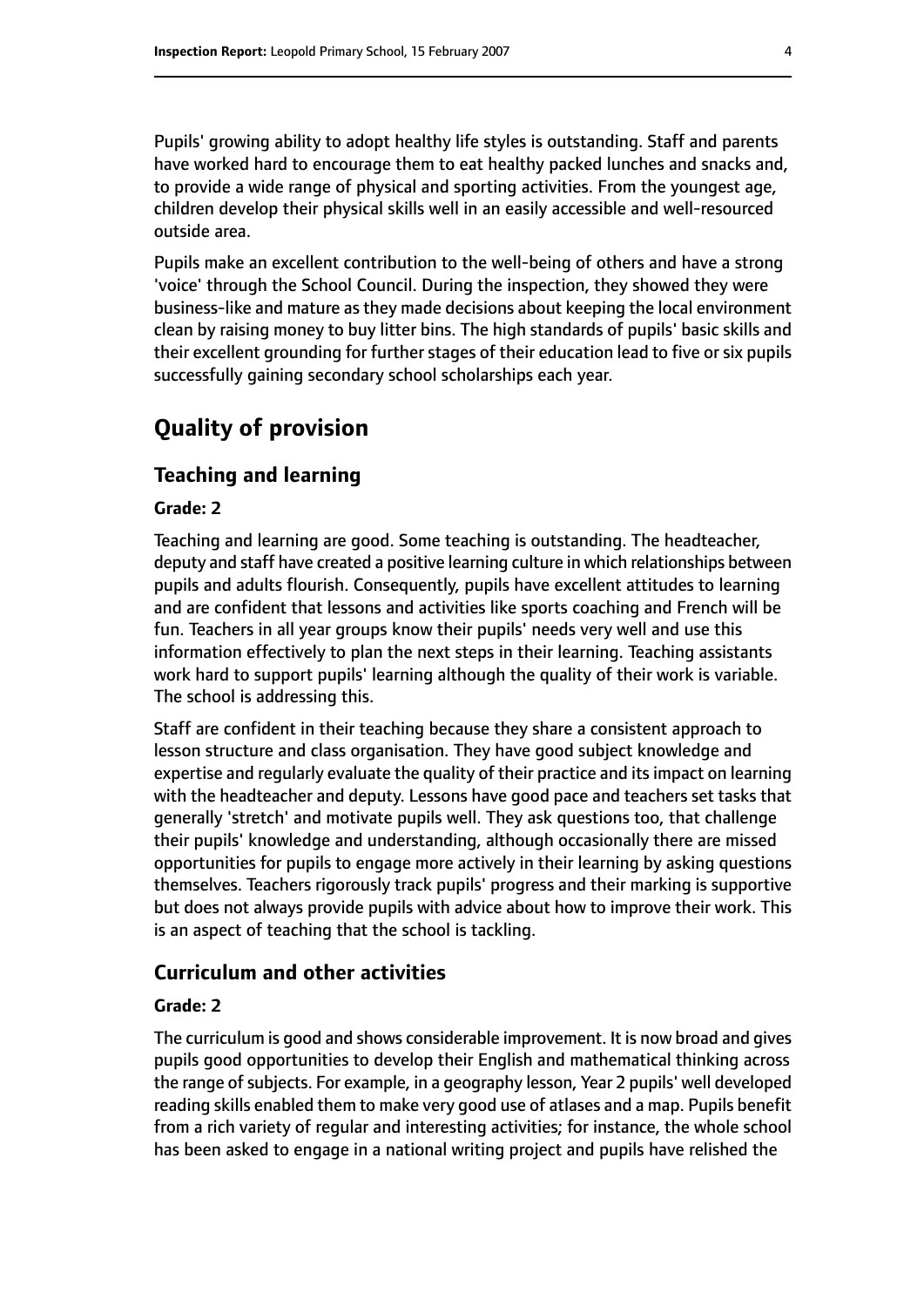opportunity to write letters to famous authors. Pupils also have regular trips like their visit to the House of Commons, and a very good range of extra curricular clubsincluding the after school club. The timetabling of the curriculum is satisfactory, but could be better, as the allocation of time for English sometimes impacts on the time available for subjects other than the core.

The school's efforts to help parents to find ways in which they can support their children at home are very effective. An example of this has been the drive to improve mathematics; this has had a very good impact and reflects pupils' outstanding progress in this subject. Resources are of good quality, such as the Information and Communication Technology (ICT) suite and interactive whiteboards, all of which contribute well to pupils' achievement across the different subjects.

#### **Care, guidance and support**

#### **Grade: 1**

The school rightly prides itself on its outstanding care, guidance and support. This provides a secure foundation for all pupils to become confident, independent learners; their academic and pastoral care are at the centre of the school's practice.

The staff and governors take all reasonable steps to ensure that pupils are safe; staff are regularly trained in child protection procedures and health and safety requirements are fully met. There have been no incidents of exclusion or racial discrimination and inappropriate behaviour is dealt with swiftly. There are excellent links with partner agencies and schools, like Copeland Community School, and these partnerships support the needs of vulnerable children very effectively, such as those that are looked after by a local authority.

Staff ensure that they are well informed about pupils' needs, and those who need extra help with their learning are identified early and given good academic support. This contributes significantly to pupils' good achievement and outstanding preparation for their future lives.

# **Leadership and management**

#### **Grade: 2**

Leadership and management are good. The impressive leadership of the headteacher and strong support from her deputy have enabled the school to maintain high standards in core subjects, make very good improvements and, set a clear direction for future developments. As a result, middle managers, some of whom are new to their posts, are starting to monitor their areas well and make accurate assessments of what needs to be done. For example, an analysis of Year 2 results identified that more capable children could be doing even better in reading and writing, and staff targeted these aspects for improvement. Consequently, more pupils have reached the higher levels.

The headteacher and staff believe strongly in 'opening doors' for their pupils and take particular care to include each child in every aspect of school life. Consequently, every child has an equal opportunity to achieve their potential. Governors too fulfil their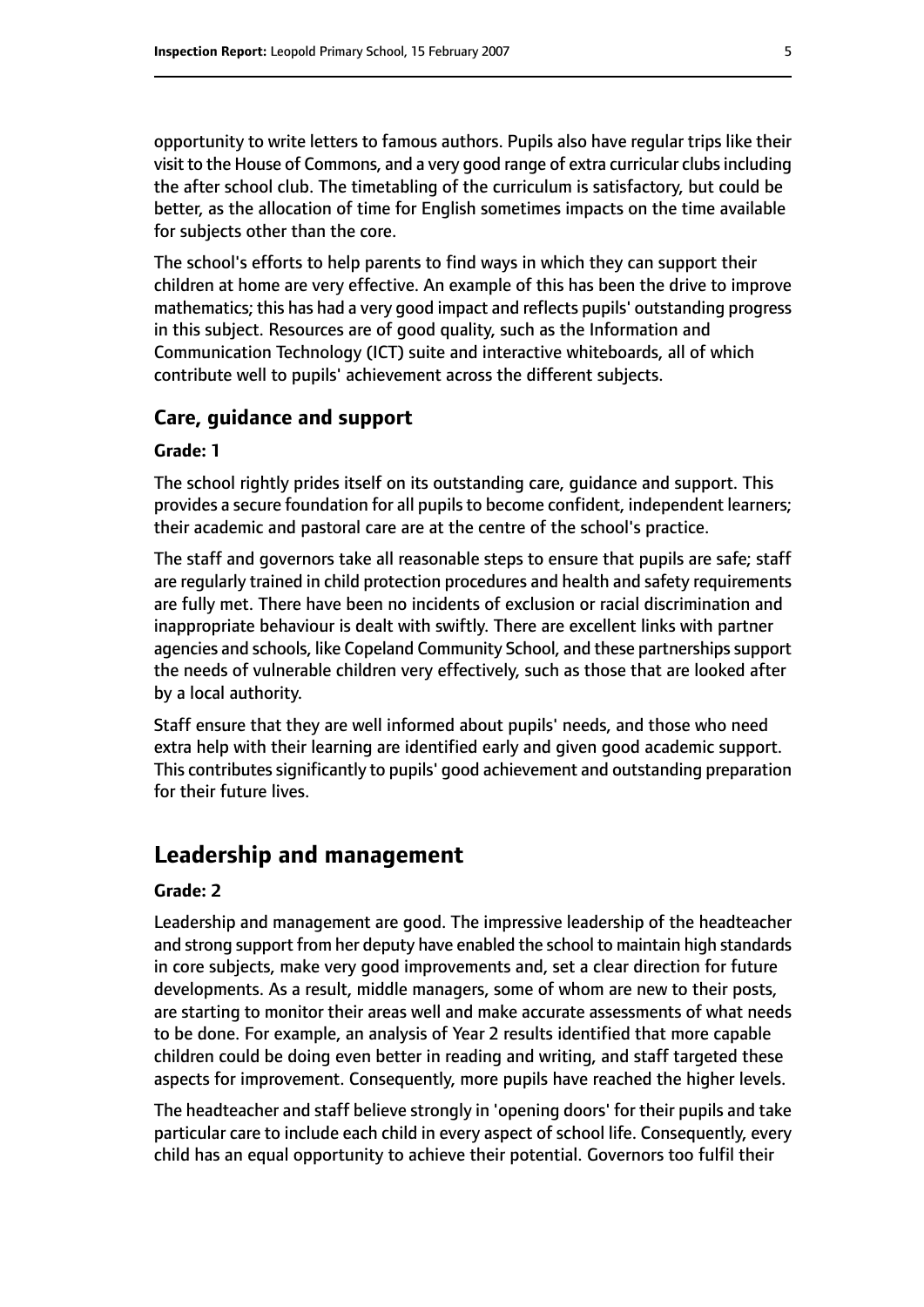role well. They are highly committed, knowledgeable about the school and have put good monitoring procedures in place in order to question whether they are adding sufficient value. Governors represent the local community well, and work effectively in partnership with the parents' association to raise notable amounts of money for such resources as ICT equipment.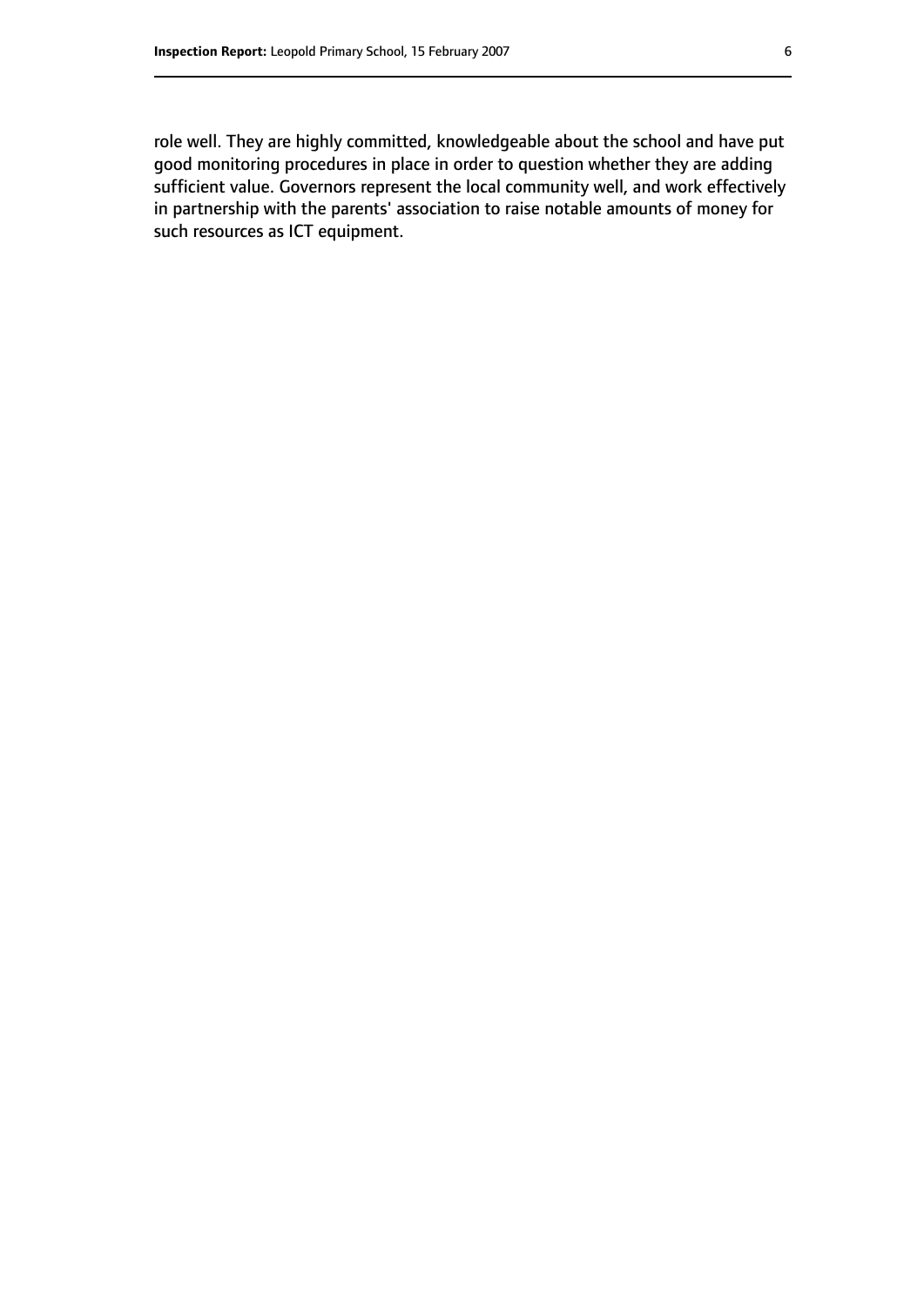**Any complaints about the inspection or the report should be made following the procedures set out inthe guidance 'Complaints about school inspection', whichis available from Ofsted's website: www.ofsted.gov.uk.**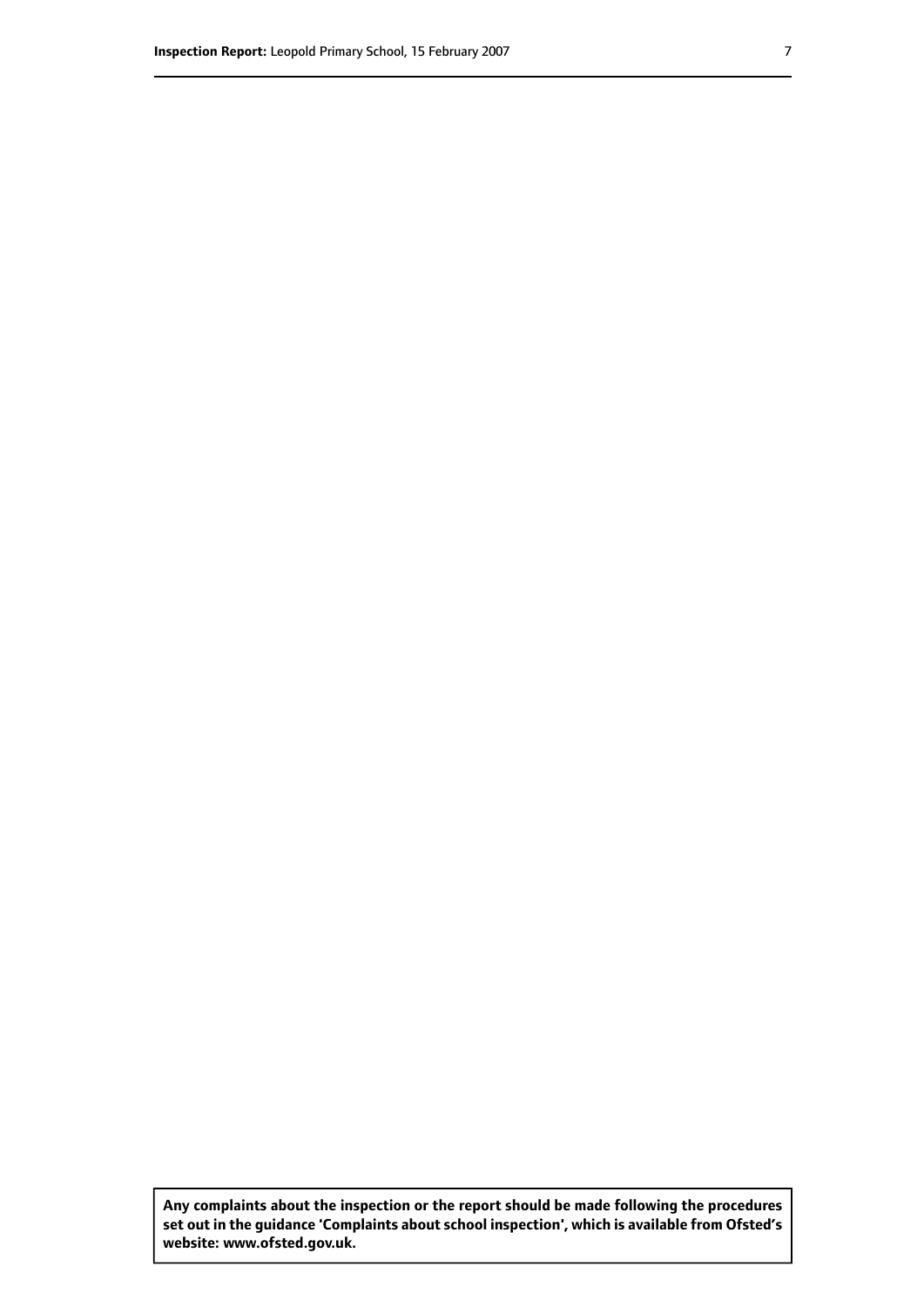# **Inspection judgements**

| $^{\circ}$ Key to judgements: grade 1 is outstanding, grade 2 good, grade 3 satisfactory, and grade 4 $^{\circ}$ | School         |
|------------------------------------------------------------------------------------------------------------------|----------------|
| inadequate                                                                                                       | <b>Overall</b> |

# **Overall effectiveness**

| How effective, efficient and inclusive is the provision of education, integrated<br>care and any extended services in meeting the needs of learners? |     |
|------------------------------------------------------------------------------------------------------------------------------------------------------|-----|
| How well does the school work in partnership with others to promote learners'<br>well-being?                                                         |     |
| The quality and standards in the Foundation Stage                                                                                                    |     |
| The effectiveness of the school's self-evaluation                                                                                                    |     |
| The capacity to make any necessary improvements                                                                                                      |     |
| Effective steps have been taken to promote improvement since the last<br>inspection                                                                  | Yes |

# **Achievement and standards**

| How well do learners achieve?                                                                               |  |
|-------------------------------------------------------------------------------------------------------------|--|
| The standards <sup>1</sup> reached by learners                                                              |  |
| How well learners make progress, taking account of any significant variations between<br>groups of learners |  |
| How well learners with learning difficulties and disabilities make progress                                 |  |

# **Personal development and well-being**

| How good is the overall personal development and well-being of the<br>learners?                                  |  |
|------------------------------------------------------------------------------------------------------------------|--|
| The extent of learners' spiritual, moral, social and cultural development                                        |  |
| The behaviour of learners                                                                                        |  |
| The attendance of learners                                                                                       |  |
| How well learners enjoy their education                                                                          |  |
| The extent to which learners adopt safe practices                                                                |  |
| The extent to which learners adopt healthy lifestyles                                                            |  |
| The extent to which learners make a positive contribution to the community                                       |  |
| How well learners develop workplace and other skills that will contribute to<br>their future economic well-being |  |

# **The quality of provision**

| How effective are teaching and learning in meeting the full range of the<br>  learners' needs?                      |  |
|---------------------------------------------------------------------------------------------------------------------|--|
| $\mid$ How well do the curriculum and other activities meet the range of needs<br>$\mid$ and interests of learners? |  |
| How well are learners cared for, guided and supported?                                                              |  |

 $^1$  Grade 1 - Exceptionally and consistently high; Grade 2 - Generally above average with none significantly below average; Grade 3 - Broadly average to below average; Grade 4 - Exceptionally low.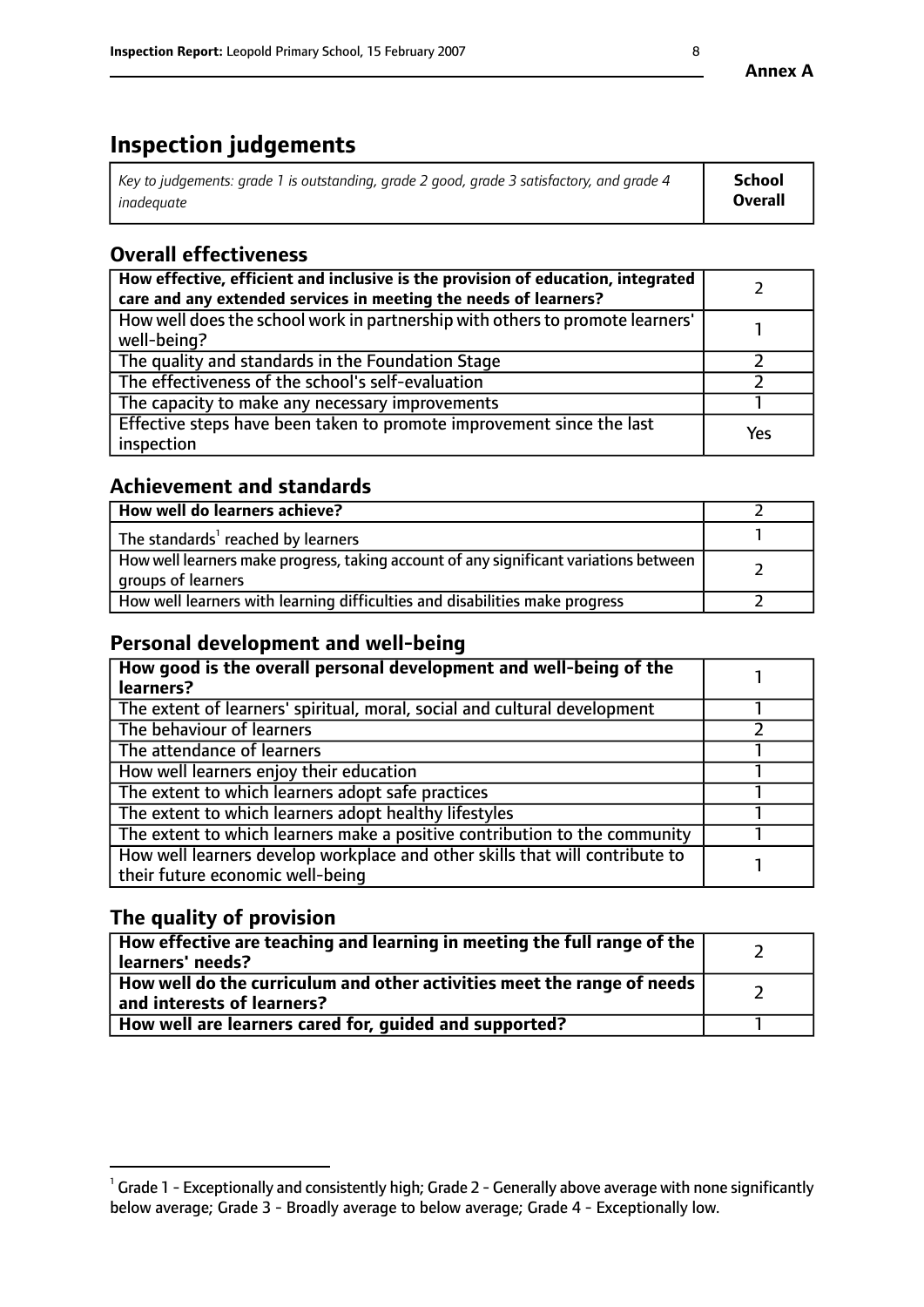# **Leadership and management**

| How effective are leadership and management in raising achievement<br>and supporting all learners?                                              |           |
|-------------------------------------------------------------------------------------------------------------------------------------------------|-----------|
| How effectively leaders and managers at all levels set clear direction leading<br>to improvement and promote high quality of care and education |           |
| How effectively performance is monitored, evaluated and improved to meet<br>challenging targets                                                 |           |
| How well equality of opportunity is promoted and discrimination tackled so<br>that all learners achieve as well as they can                     |           |
| How effectively and efficiently resources, including staff, are deployed to<br>achieve value for money                                          |           |
| The extent to which governors and other supervisory boards discharge their<br>responsibilities                                                  |           |
| Do procedures for safequarding learners meet current government<br>requirements?                                                                | Yes       |
| Does this school require special measures?                                                                                                      | <b>No</b> |
| Does this school require a notice to improve?                                                                                                   | <b>No</b> |